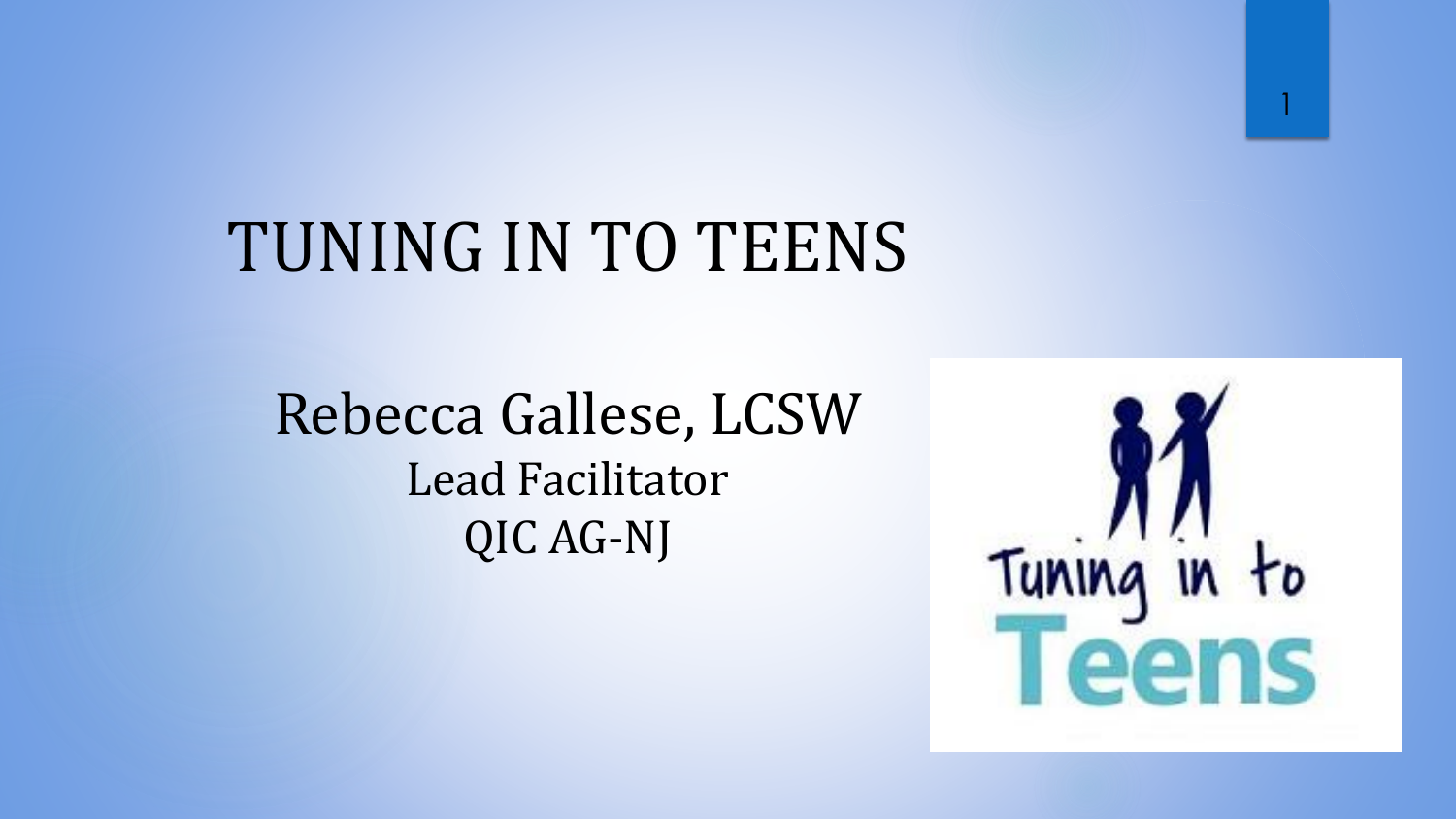### TINT's Philosophy

- Emotions are central for **communication** and **connection**
- Behavior problems **decrease** when parents/caregivers understand the teen's emotional world and respond to their emotions
- Approaches and strategies are offered to **increase connection**  between parent and teen
- Emotional awareness, understanding and regulation are key skills taught
- One size does not fit all parents can **choose** what works for their family
- A model based on emotional intelligence and emotion coaching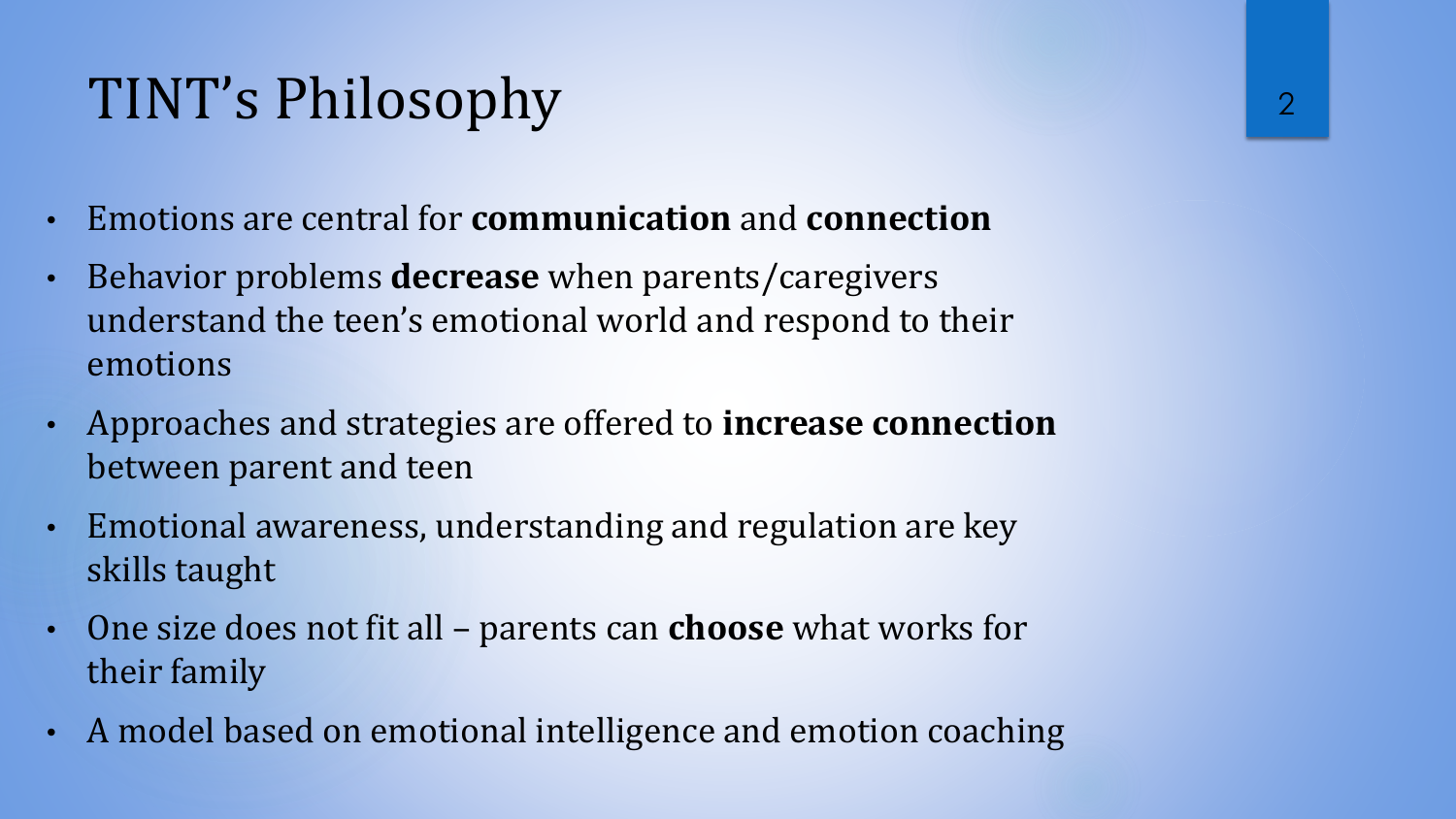#### What is Emotional Intelligence

The ability to **identify** and **manage** your own emotions

- Emotional awareness (rather than concealing or denying)
- Respond not react (managing strong feelings)
- Help parents to teach and support their teen to understand and express emotions in appropriate ways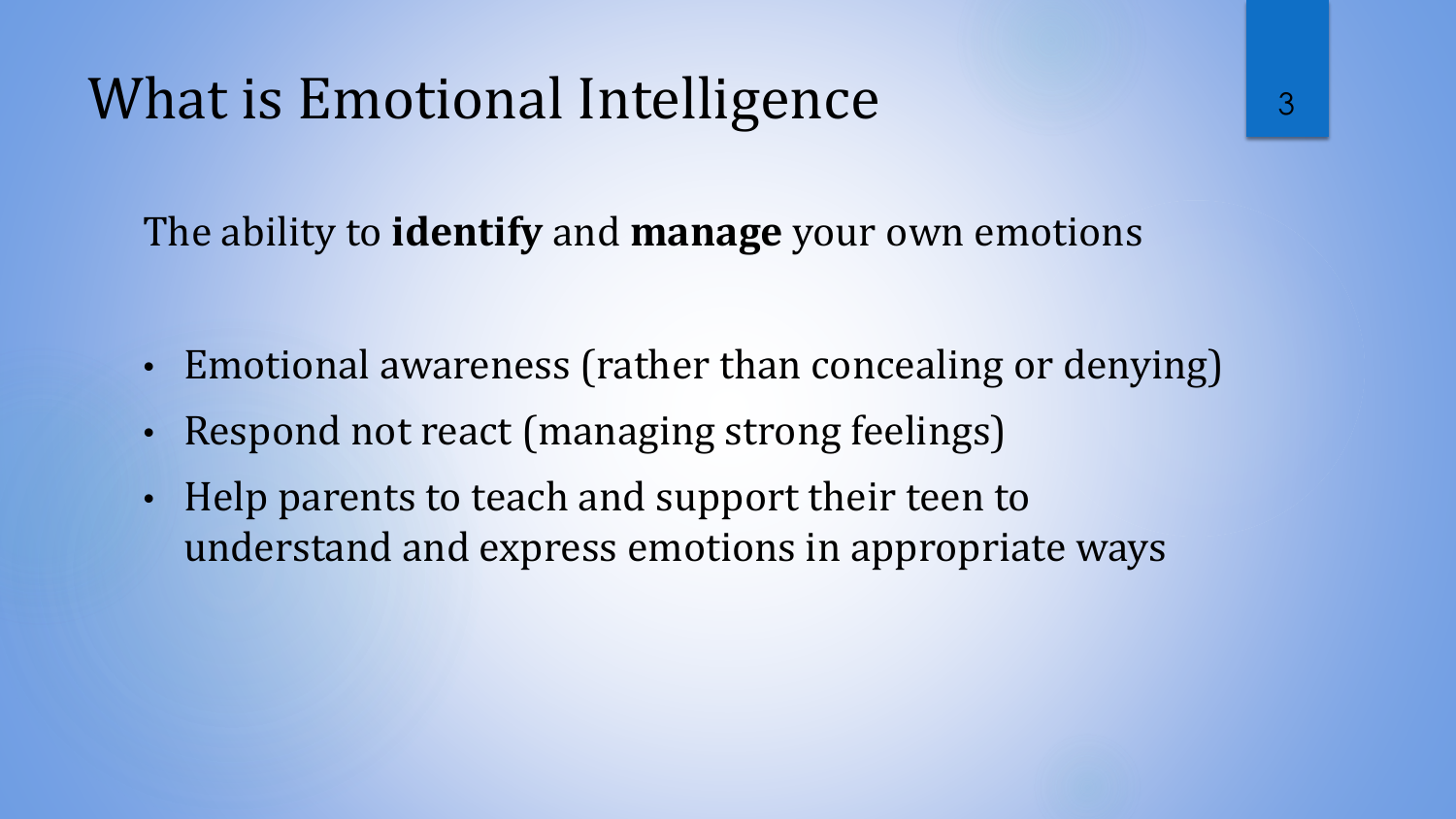### What is Emotion Coaching

All parents have the capacity to Emotion Coach

- Listening
- Being supportive
- Empathizing
- Validating
- Helping teen to solve problems
- Over time, this parenting style helped to **reduce** the child's risk for social and behavioral problems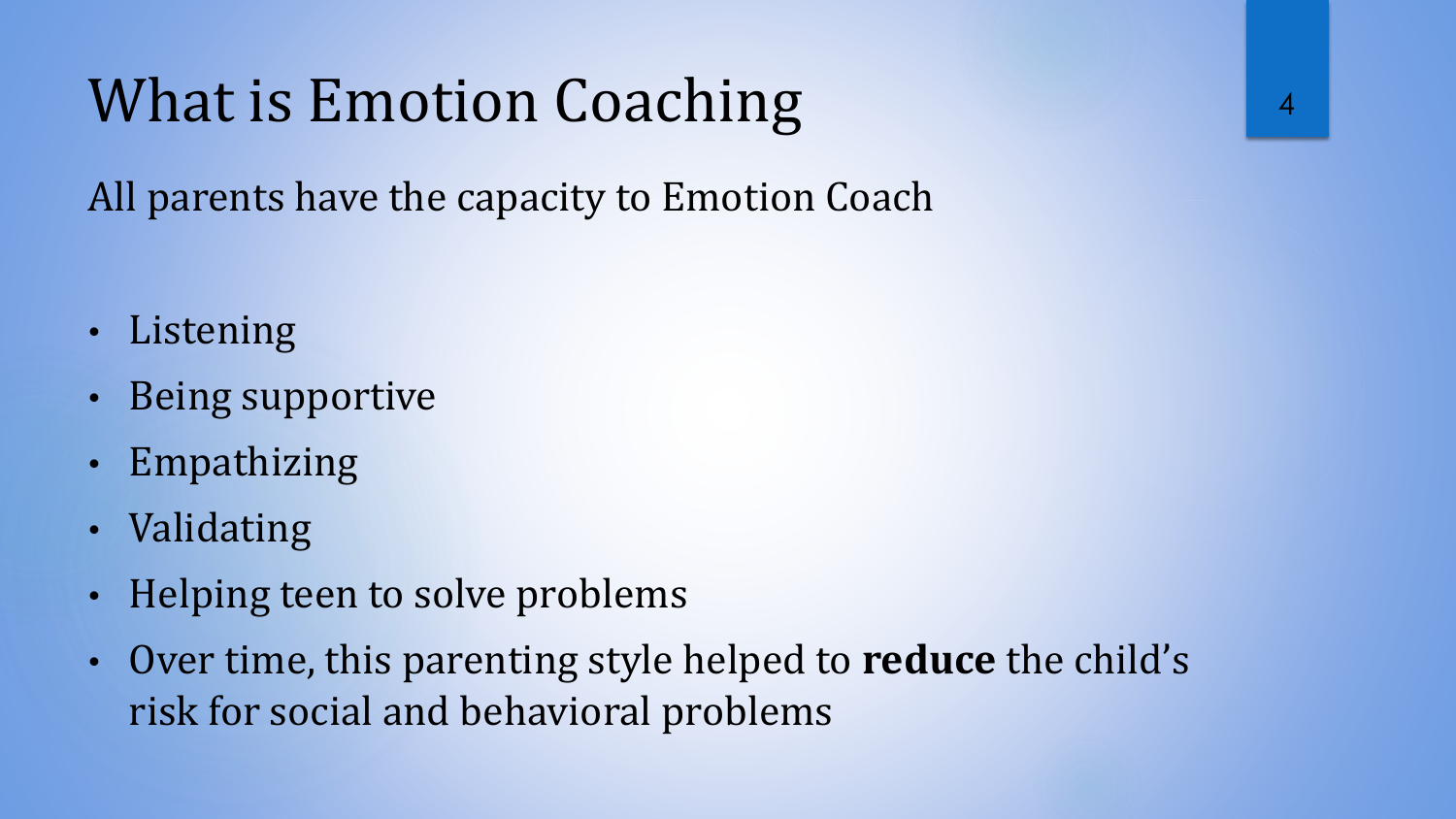#### From Child to Teen

- Dealing with new experiences with greater intensity
- Learn to mask emotions
- Struggle to regulate their emotions
- Peer relationships take center stage

If teens can understand, communicate and regulate their emotions they could respond to stressful events in a resilient way.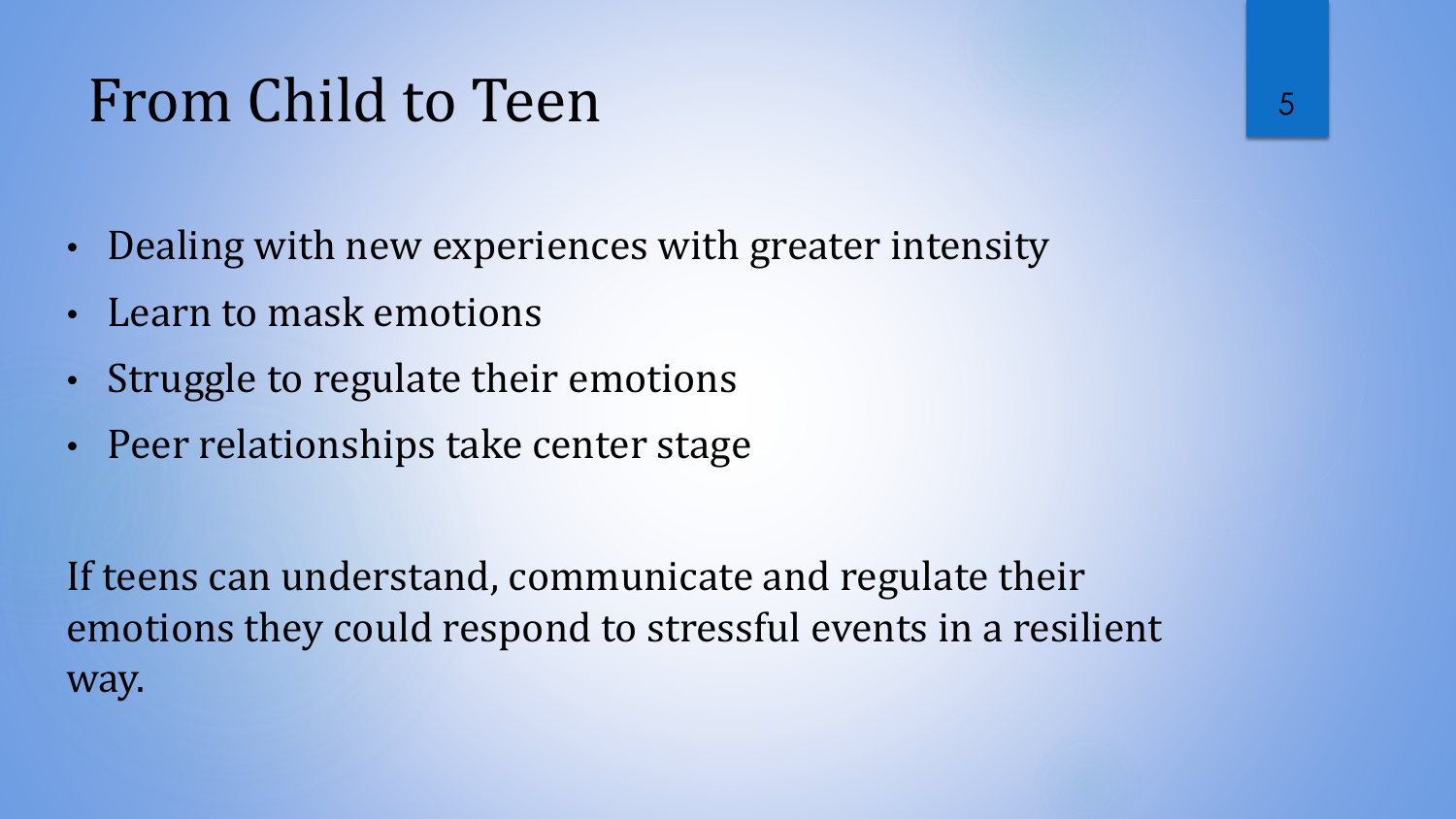## Adoption/Kinship Issues

- Although TINT is not specific to adoptive/kinship families, it is designed for any parent
- We recognize that adoption adds another layer of complexity to adolescence:
	- Gaining autonomy after a history of loss
	- A heightened fear of rejection and abandonment
	- Connections and loyalty to birth family
	- Behaviors relating to trauma
	- A sense of being different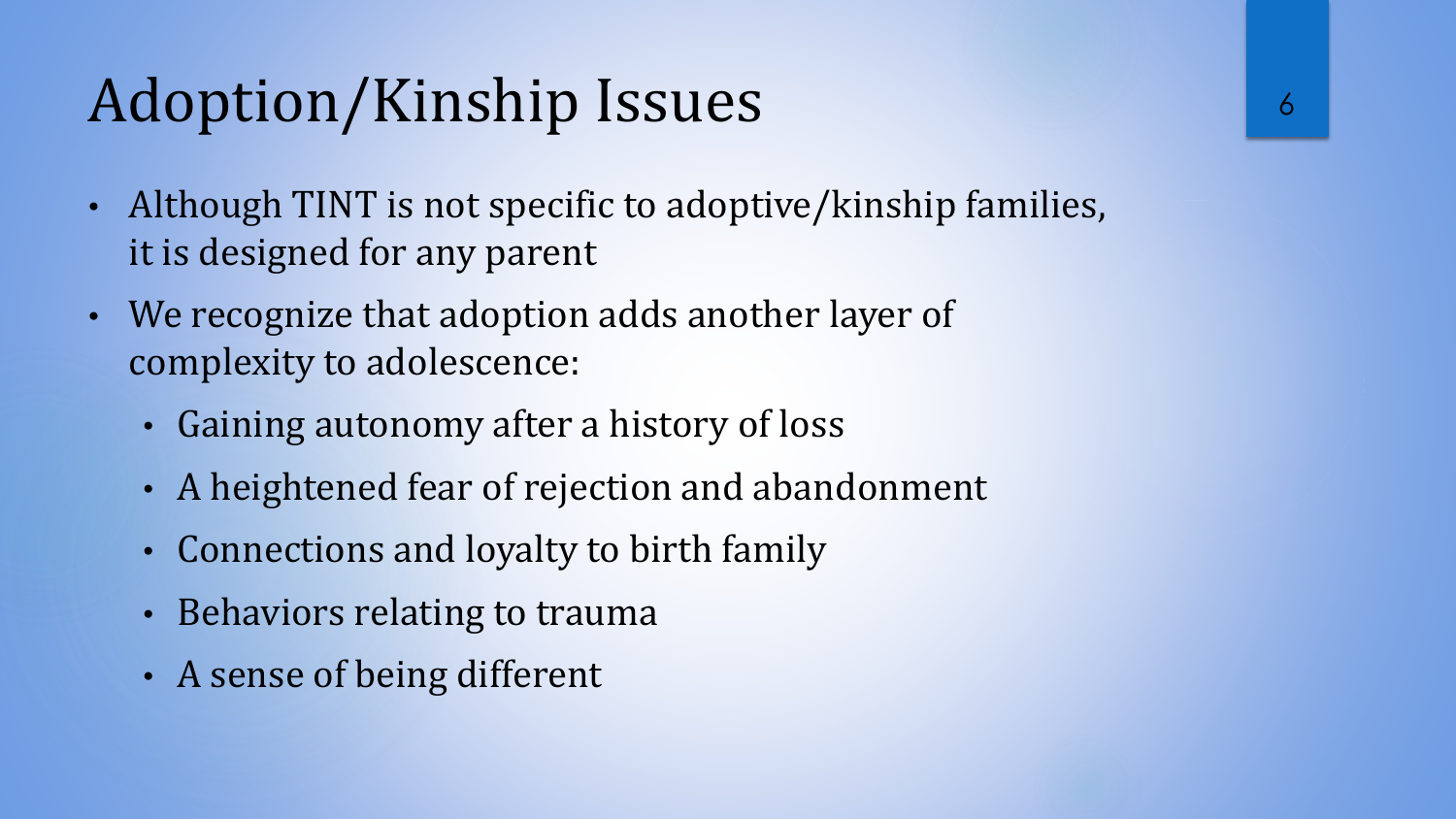## Participants Reported:

- Greater acceptance of their own emotions
- The importance of managing their own anger
- Being less reactive and more empathetic with their teen's emotional expression
- Listening openly with acceptance
- Teens talking more about issues in their lives
- Calmer homes
- Less conflict
- Improved relationships
- Increased connection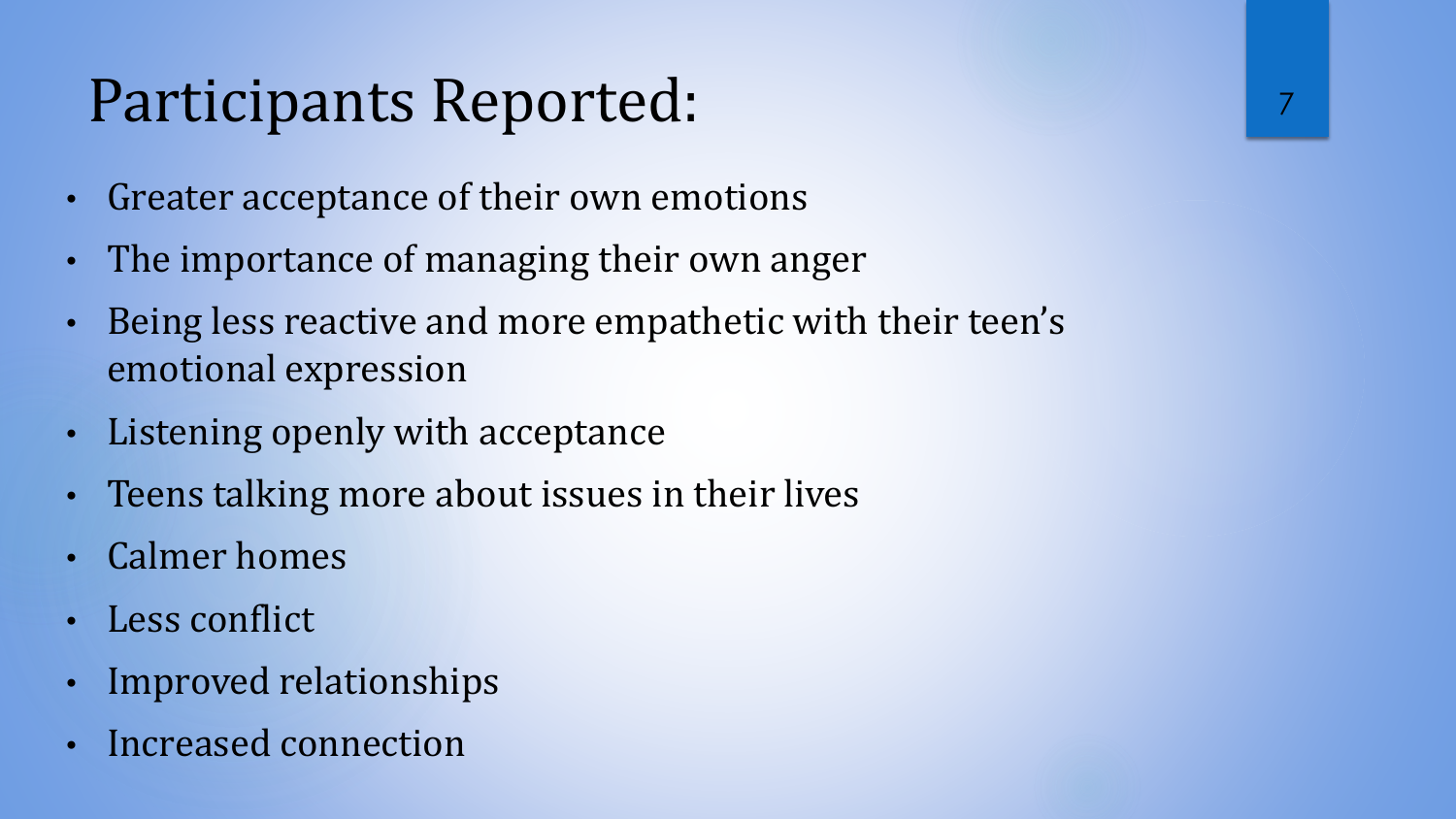# TINT Groups

#### Offer:

- Understanding of adolescent (emotional) development
- Small group sizes (no more than 12 parents)
- Comfortable, warm and accepting environment
- Other adoptive and kinship parents
- Experienced, trained group leaders
- Free, interactive and fun
- Learning, sharing and discussion over 7 sessions
- Dinner, child care and mileage reimbursement
- The chance to be part of something ground breaking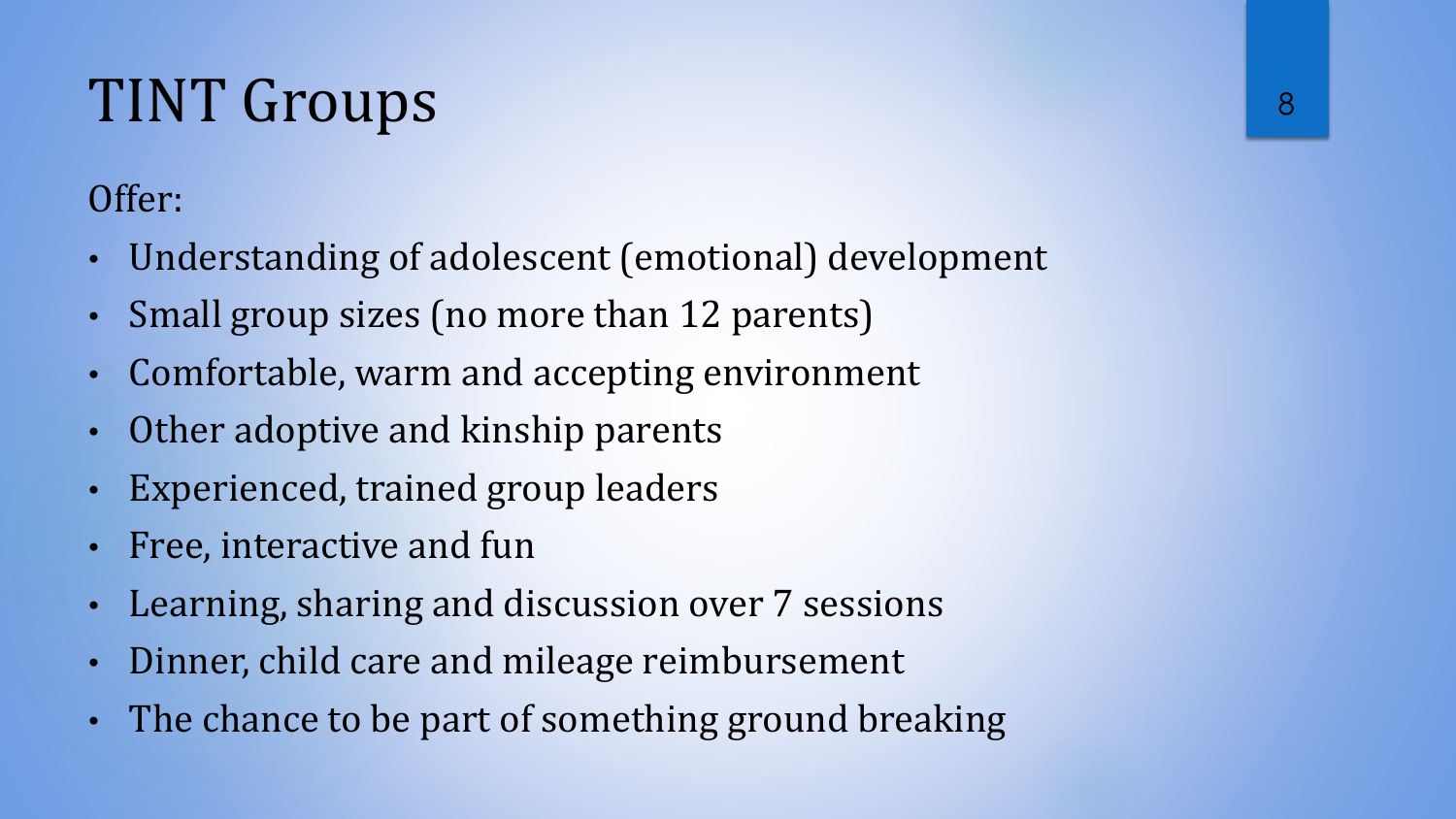## Why You Should Know About TINT

- Your staff might be facilitating parent groups
- Your families might be talking about it
	- Remember NOT all families will be invited, this is a research project in which families will be randomly chosen.
- You may be asked questions about this initiative
- Sustainability! We hope this will continue after this project is complete (2019)